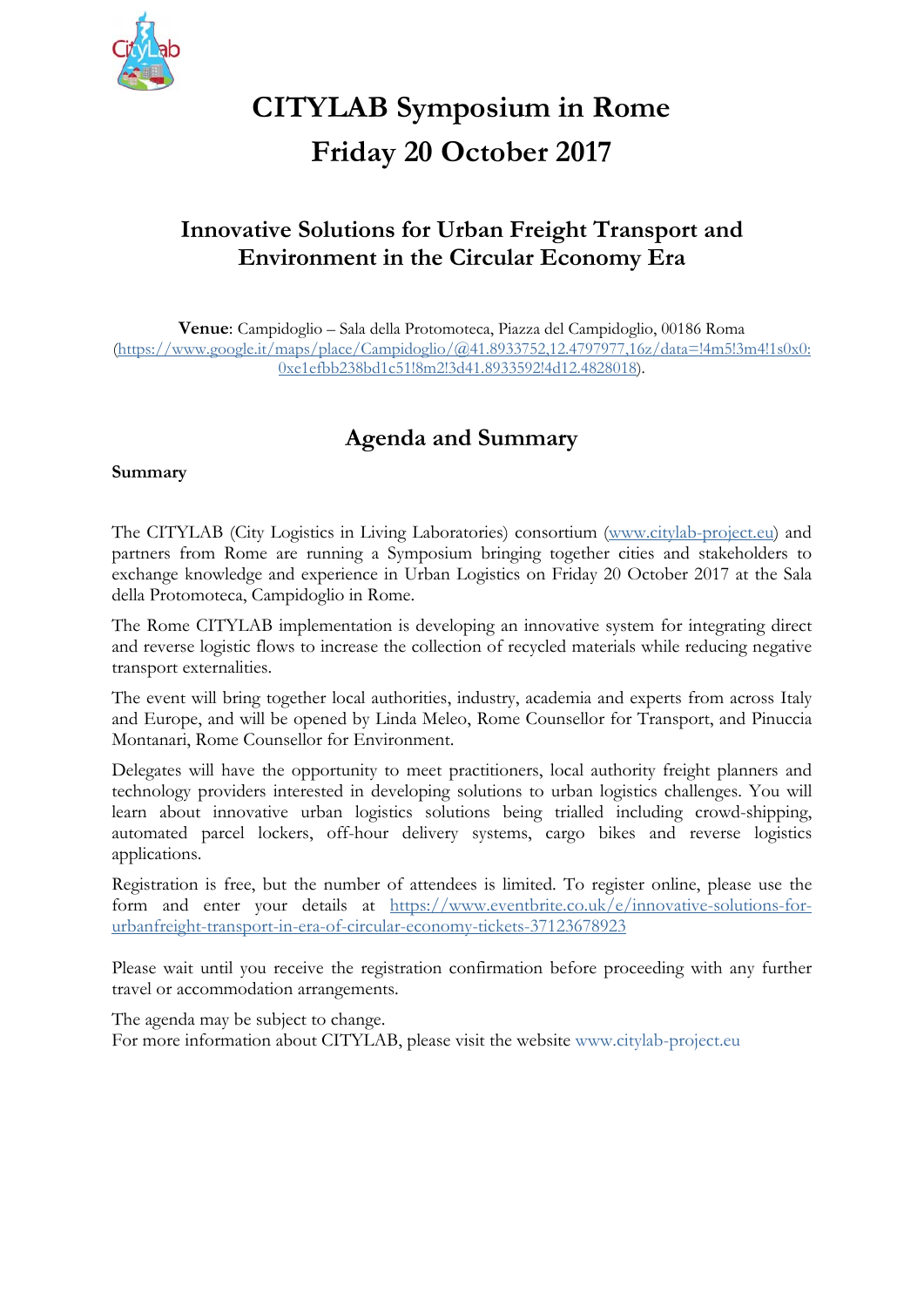

# **Agenda, Friday 20 October 2017**

**Venue**: Campidoglio – Sala della Protomoteca, Piazza del Campidoglio, 00186 Roma

| Time  | Activity                                                   | Speaker                            |
|-------|------------------------------------------------------------|------------------------------------|
| 09:00 | Arrival, Coffee and Registration                           |                                    |
| 09:25 | Welcome - CITYLAB Rome Symposium                           | Chair:                             |
|       |                                                            | Edoardo Marcucci                   |
|       |                                                            | Roma Tre University                |
| 09:30 | Freight transport policy in Rome: current situation and    | Linda Meleo                        |
|       | the road ahead                                             | City of Rome                       |
| 09:45 | Urban logistics, Circular Economy and Zero Waste           | Pinuccia Montanari                 |
|       |                                                            | City of Rome                       |
| 10:00 | CITYLAB City Logistics in Living Laboratories              | Jardar Andersen                    |
|       |                                                            | TOI                                |
| 10:15 | NOVELOG New Cooperative Business Models and                | Georgia Ayfantopoulou              |
|       | Guidance for Sustainable City Logistics                    | <b>CERTH</b>                       |
| 10:30 | Questions                                                  |                                    |
| 10:45 | Living Lab opportunities for developing freight            | Marco Surace                       |
|       | distribution in Rome                                       | <b>RSM</b>                         |
| 11.00 | CITYLAB Rome Implementation: Activities, Lessons           | Valerio Gatta                      |
|       | Learned and Next Steps                                     | Roma Tre University                |
| 11.15 | Integrating Direct and Reverse Logistics at Poste Italiane | Fabrizio Caradonna                 |
|       |                                                            | Poste Italiane                     |
| 11.30 | ICT Platform for direct and reverse logistics integration  | Giancarlo Tretola                  |
|       |                                                            | Meware                             |
| 11:45 | Questions                                                  |                                    |
| 12:00 | Coffee                                                     |                                    |
| 12:15 | The impact of innovative technologies and business         | Alan McKinnon                      |
|       | practices on last-mile logistics                           | Kühne Logistics University         |
| 12:45 | Micro-platforms and cargo-bikes: the case of Barcelona     | Xavier Cruzet, Simon Hayes         |
|       |                                                            | <b>Barcelona Mobility Services</b> |
| 13:00 | Cargo bikes and City Logistics                             | Luca Bedoni                        |
|       |                                                            | Ponyzero                           |
| 13:15 | Crowdshipping: the case of Turin                           | Francesco Demichelis               |
|       |                                                            | TakeMyThings                       |
| 13:30 | Questions                                                  |                                    |
| 13:45 | Lunch and Networking                                       |                                    |
| 15:00 | Close                                                      |                                    |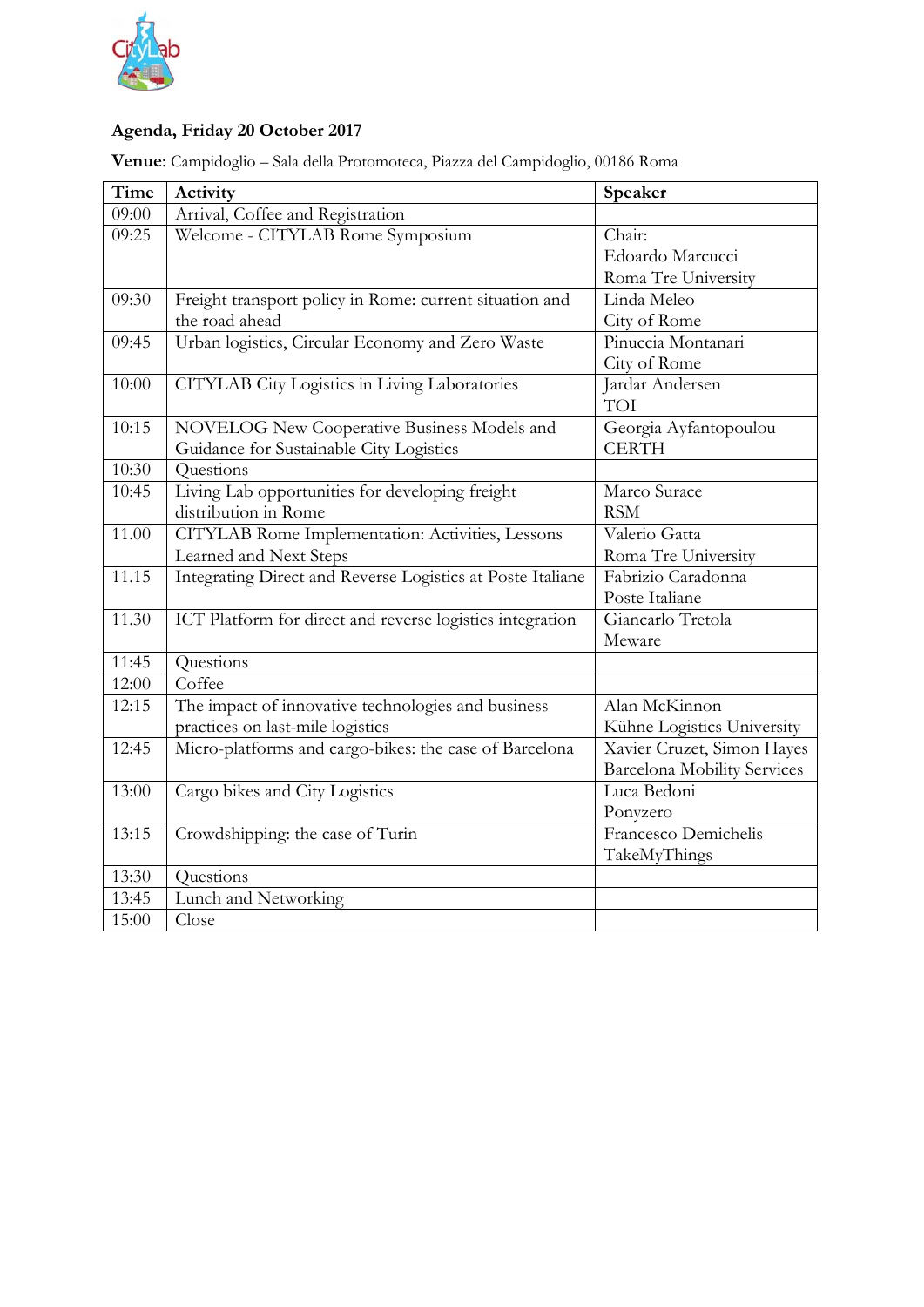

#### **How to get to venue**

## **Campidoglio – Sala della Protomoteca, Piazza del Campidoglio, 00186 Roma**

## From **FIUMICINO airport**:

- Take Leonardo Express train to Roma Termini.
	- o take underground line B direction LAURENTINA get off in Colosseo. Walk 10 minutes or take bus n. 85 until Fori Imperiali/Campidoglio.
	- o take bus n. 70 get off in Piazza Venezia.
- Take the train to Fara Sabina
	- o get off in Tiburtina. Take metro line B direction LAURENTINA get off in Colosseo. Walk 10 minutes or take bus n. 85 until Fori Imperiali/Campidoglio.
	- o get off in Roma Ostiense. Take bus n. 30. Get off in ara Coeli/p.za Venezia.

from **TERMINI station**: Take metro line B direction LAURENTINA get off in Colosseo. Walk 10 minutes or take bus number 85 until Fori Imperiali/Campidoglio.

from **TIBURTINA**: Take metro line B direction LAURENTINA get off in Colosseo. Walk 10 minutes or take bus n. 170 **or** n. 85 **or** n. 70 **or** n. 64 **or** n. 60 **or** n. 40 (from Termini Station); until piazza Venezia.

Underground: Line B stop: Colosseo and then 10 minutes walking distance circa.